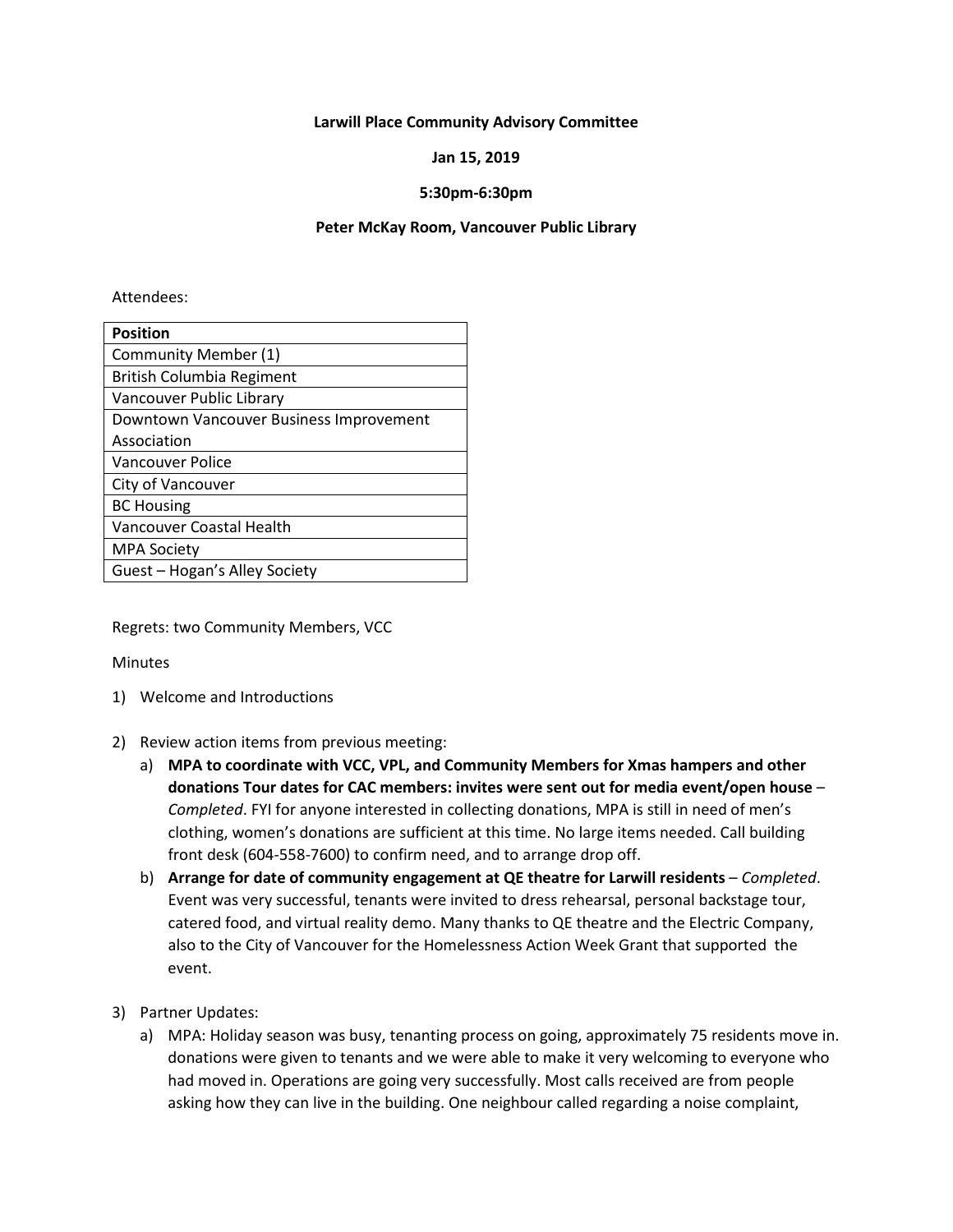however they called the day after and therefore MPA was unable to identify the source or address the complaint. MPA asks that any building-related issues are called in immediately to the building so that they can be addressed: 604-558-7600.

- b) There continues to be a challenge with people (non-residents) cutting across the property after sporting events, urinating on the property and appearing intoxicated.
- c) BC Housing: Was at a downtown shelter and was made aware that some people from there had moved into modular, the flow is happening.
- d) Site/operator 24/7 contact information is available on the City's website for each modular building that is open. The number for Larwill place is 604-558-7600. [www.vancouver.ca/temporarymodularhousing](http://www.vancouver.ca/temporarymodularhousing)
- e) Heather Lands modular site opened 2 buildings last week, celebrated with a ceremonial blessing. Priority for the building is Indigenous people. Overall program is approaching 500 units of completion. 265 West 1st in Olympic Village to open in January. 258 Union St is currently under construction with expected completion at the end of February. This building will be operated by PHS Housing in partnership with Hogan's Alley Society and tenanting priority will be for racially marginalized persons who are homeless in the local community.
- f) VCH Update- Continuing to partner with MPA and supporting the client's health connections.
- g) VPD Update- Have been around the complex occasionally. Overall very quiet, lots of interest in the sign which explains the building. Aly Smith from Homeless outreach is transferring out of the program and VPD will be seeking to replace her.
- h) VCC Update- Regrets
- i) VPL Update Some historic images of Vancouver have been located in the archives that we may be able to put up in the building.
- j) DVBIA: Lots of emails related to homelessness challenges in the downtown core. Have been educating people about modular housing. People have noticed folks moving on and hearing success stories. City has provided a 1-page resource on how to interact with people who may appear to be dealing with homelessness.
- k) BCR Has disseminated points about problems with cutting through the property to BCR Troops, they will not be cutting through.
- l) Community member updates Community member has been doing lots of work to gather donations for the building. Using her role to provide people positive information about the site. Many people donating are asking what more can they do, community member is maintaining a database of people who can volunteer more and help the project. In the future MPA will be developing in-house programming, will see what is needed and let CAC members know about any future opportunities.
- 4) New Items:
	- a) Meeting Frequency: Discussion around modifying the frequency of the meetings from monthly to bi-monthly with the caveat that meetings can be called if an issue needs to be discussed. No objections by those in attendance. Next meeting will take place in March, MPA to communicate tentative date to CAC members in mid-February.